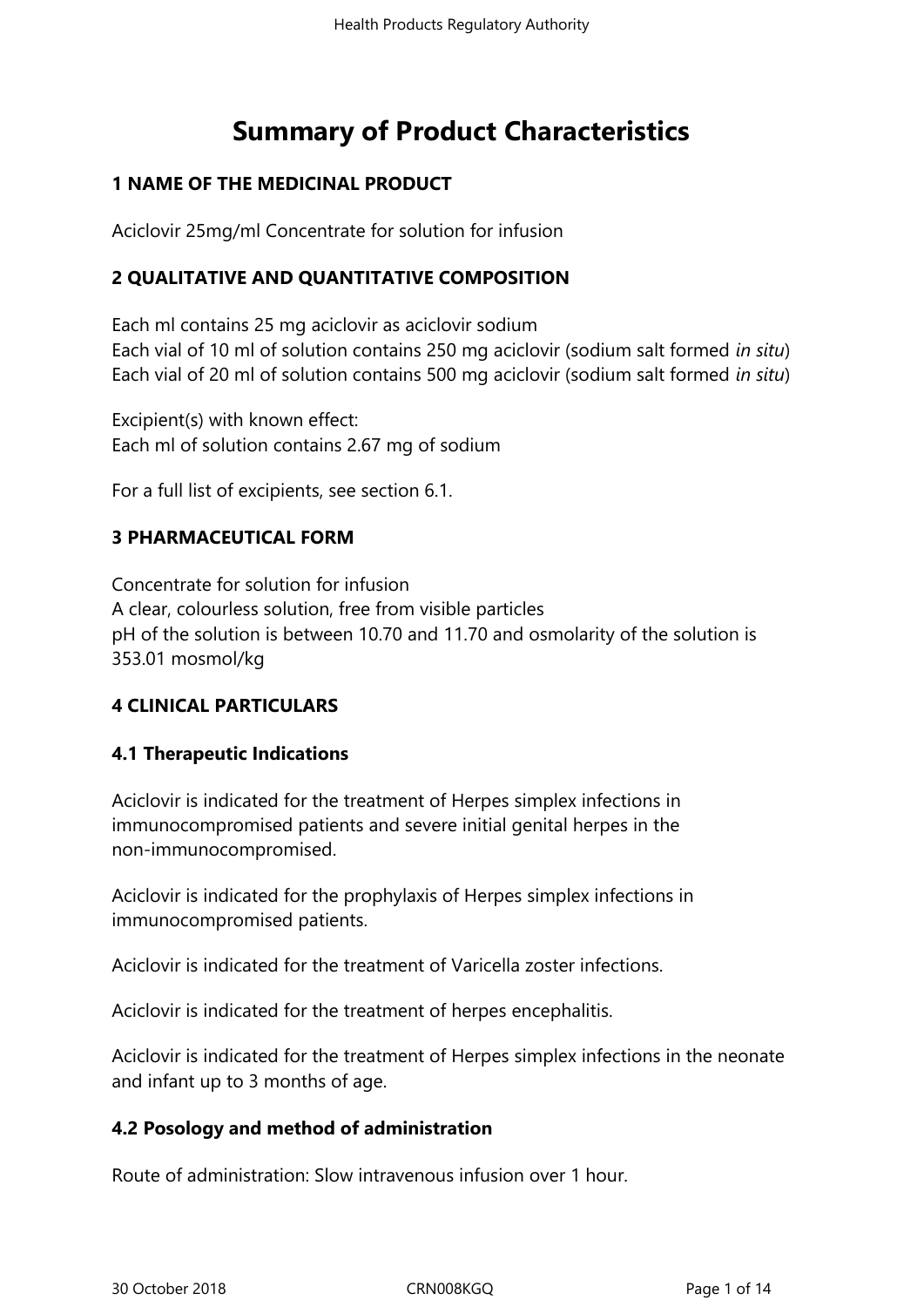A course of treatment with Aciclovir 25 mg/ml Concentrate for solution for infusion usually lasts 5 days, but this may be adjusted according to the patient's condition and response to therapy. Treatment for herpes encephalitis usually lasts 10 days. Treatment for neonatal herpes infections usually lasts 14 days for mucocutaneous (skin-eye-mouth) infections and 21 days for disseminated or central nervous system disease.

The duration of prophylactic administration of Aciclovir 25 mg/ml Concentrate for solution for infusion is determined by the duration of the period at risk.

#### Dosage in adults:

Patients with Herpes simplex (except herpes encephalitis) or Varicella zoster infections should be given Aciclovir 25 mg/ml Concentrate for solution for infusion in doses of 5 mg/kg bodyweight every 8 hours provided renal function is not impaired (see Dosage in renal impairment).

Immunocompromised patients with Varicella zoster infections or patients with herpes encephalitis should be given Aciclovir 25 mg/ml Concentrate for solution for infusion in doses of 10 mg/kg bodyweight every 8 hours provided renal function is not impaired (see dosage in renal impairment). In obese patients dosed with intravenous aciclovir based on their actual body weight, higher plasma concentrations may be obtained (see 5.2 Pharmacokinetic properties). Consideration should therefore be given to dosage reduction in obese patients and especially in those with renal impairment or the elderly.

Paediatric Population: The dose of Aciclovir 25 mg/ml Concentrate for solution for infusion for infants and children aged between 3 months and 12 years is calculated on the basis of body surface area.

Infants and Children 3 months of age or older with Herpes simplex (except herpes encephalitis) or Varicella zoster infections should be given Aciclovir 25 mg/ml Concentrate for solution for infusion in doses of 250 mg per square metre of body surface area every 8 hours if renal function is not impaired.

In immunocompromised children with Varicella zoster infections or children with herpes encephalitis, Aciclovir 25 mg/ml Concentrate for solution for infusion should be given in doses of 500 mg per square metre body surface area every 8 hours if renal function is not impaired.

The dosage of Aciclovir 25 mg/ml Concentrate for solution for infusion in neonates and infants up to 3 months of age is calculated on the basis of body weight. The recommended regimen for infants treated for known or suspected neonatal herpes is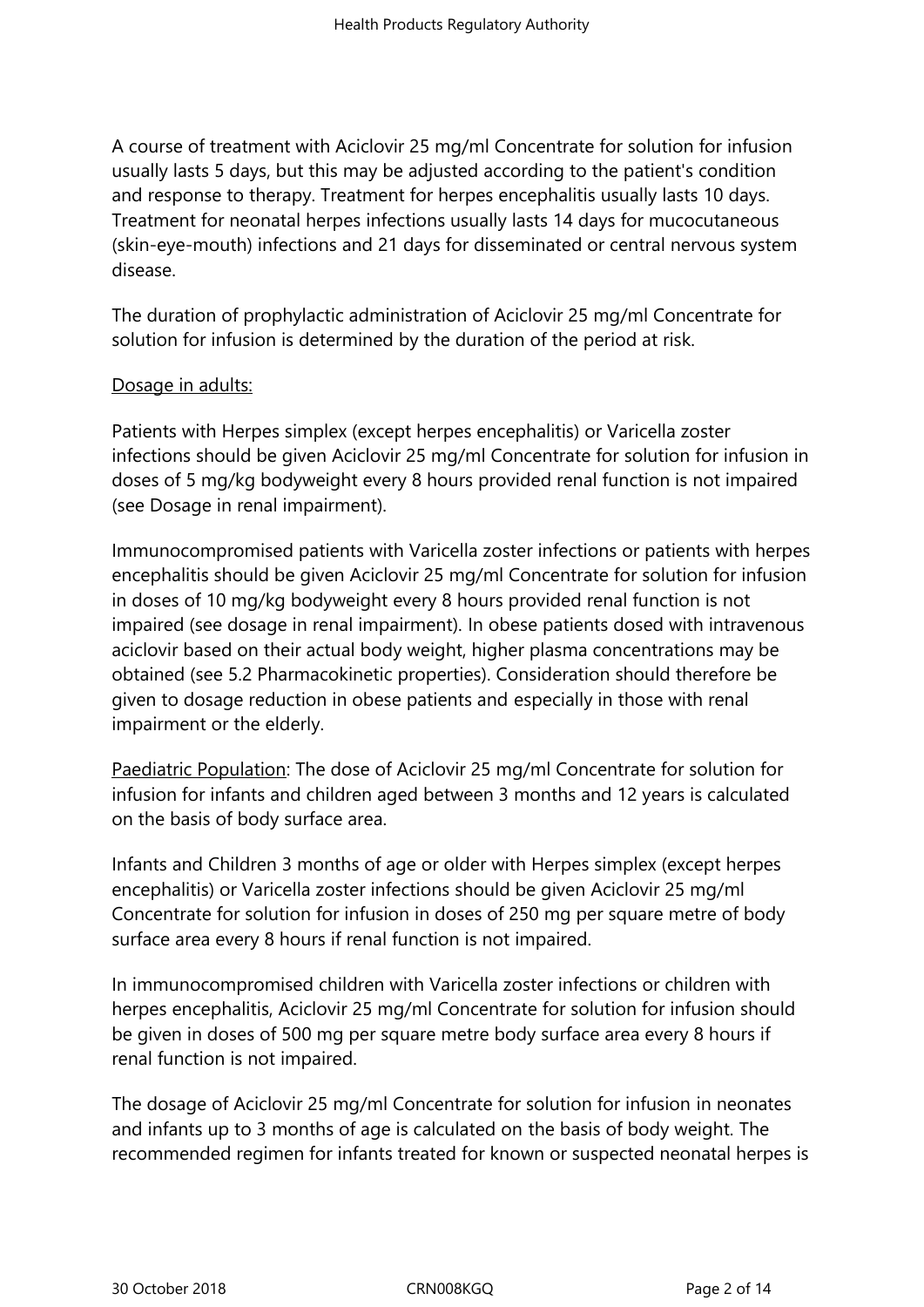acyclovir 20 mg/kg body weight IV every 8 hours for 21 days for disseminated and CNS disease, or for 14 days for disease limited to the skin and mucous membranes.

Infants and children with impaired renal function require an appropriately modified dose, according to the degree of impairment (see Dosage in renal impairment).

Dosage in the elderly: The possibility of renal impairment in the elderly must be considered and dosage should be adjusted accordingly (see *Dosage in renal impairment below*).

Adequate hydration should be maintained.

Dosage in renal impairment: Caution is advised when administering Aciclovir 25 mg/ml Concentrate for solution for infusion to patients with impaired renal function. Adequate hydration should be maintained. Dosage adjustment for patients with renal impairment is based on creatinine clearance, in units of ml/min for adults and adolescents and in units of ml/min/1.73m2 for infants and children less than 13 years of age. The following adjustments in dosage are suggested:

| <b>Creatinine Clearance</b> | Dosage                                                                                                                                                                                   |  |  |
|-----------------------------|------------------------------------------------------------------------------------------------------------------------------------------------------------------------------------------|--|--|
| 25 to 50 ml/min             | The dose recommended above (5 or 10 mg/kg body weight)                                                                                                                                   |  |  |
|                             | should be given every 12 hours.                                                                                                                                                          |  |  |
| 10 to 25 ml/min             | The dose recommended above (5 or 10 mg/kg body weight)                                                                                                                                   |  |  |
|                             | should be given every 24 hours.                                                                                                                                                          |  |  |
| 0 (anuric) to 10 ml/min     | In patients receiving continuous ambulatory peritoneal<br>dialysis (CAPD) the dose recommended above (5 or 10<br>mg/kg body weight) should be halved and administered<br>every 24 hours. |  |  |
|                             | In patients receiving haemodialysis the dose recommended<br>above (5 or 10 mg/kg body weight) should be halved and<br>administered every 24 hours and after dialysis.                    |  |  |

Dosage adjustments in adults and adolescents:

Dosage adjustments in infants and children:

| <b>Creatinine Clearance</b>         | Dosage                                                                                              |  |  |
|-------------------------------------|-----------------------------------------------------------------------------------------------------|--|--|
| 25 to 50 ml/min/1.73 m <sup>2</sup> |                                                                                                     |  |  |
|                                     | The dose recommended above (250 or 500 mg/m <sup>2</sup> body surface area or 20 mg/kg body weight) |  |  |
|                                     | should be given every 12 hours.                                                                     |  |  |
| 10 to 25 ml/min/1.73 m <sup>2</sup> |                                                                                                     |  |  |
|                                     | The dose recommended above (250 or 500 mg/m <sup>2</sup> body surface area or 20 mg/kg body weight) |  |  |
|                                     | should be given every 24 hours.                                                                     |  |  |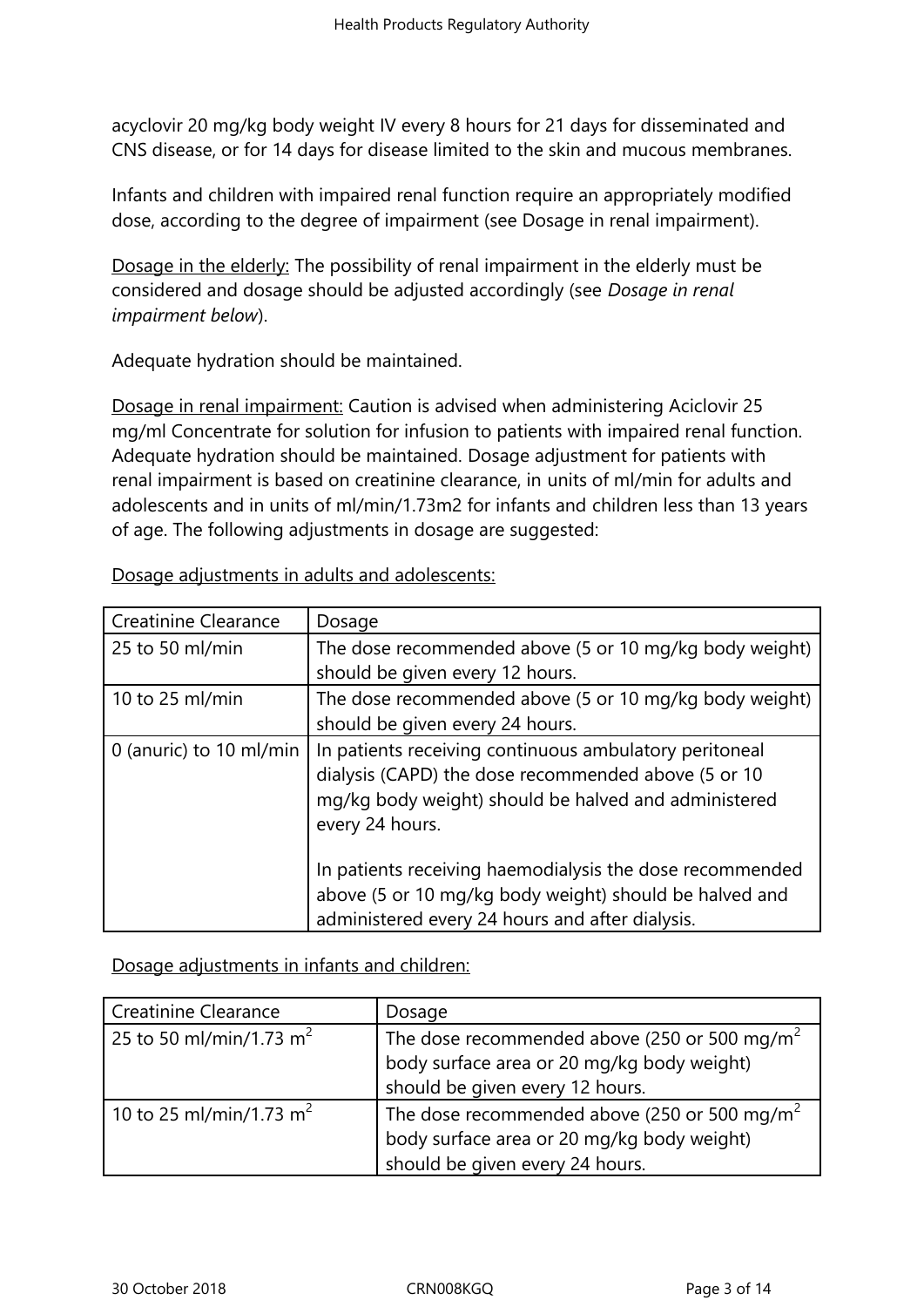| 0 (anuric) to 10 ml/min/1.73 $m2$ | In patients receiving continuous ambulatory<br>peritoneal dialysis (CAPD) the dose recommended<br>above (250 or 500 mg/m <sup>2</sup> body surface area or 20<br>mg/kg body weight) should be halved and<br>administered every 24 hours. |  |
|-----------------------------------|------------------------------------------------------------------------------------------------------------------------------------------------------------------------------------------------------------------------------------------|--|
|                                   | In patients receiving haemodialysis the dose<br>recommended above (250 or 500 mg/m <sup>2</sup> body<br>surface area or 20 mg/kg body weight) should be<br>halved and administered every 24 hours and after<br>dialysis.                 |  |

## **Method of Administration**

The required dose of Aciclovir 25 mg/ml Concentrate for solution for infusion should be administered by slow intravenous infusion over a one-hour period and adequate hydration should be established.

Aciclovir 25 mg/ml Concentrate for solution for infusion may be administered by a controlled-rate infusion pump.

Refer to Section 6.6 for instructions on use, preparation and handling.

# **4.3 Contraindications**

Hypersensitivity to aciclovir and valaciclovir or any of the excipients listed in section 6.1.

## **4.4 Special warnings and precautions for use**

Adequate hydration should be maintained in patients given i.v or high oral doses of Aciclovir.

Intravenous doses should be given by infusion over one hour to avoid precipitation of aciclovir in the kidney; rapid or bolus injection should be avoided.

The risk of renal impairment is increased by use with other nephrotoxic drugs. Care is required if administering i.v aciclovir with other nephrotoxic drugs.

Solutions of aciclovir are alkaline (pH of approximately 11) and intended for intravenous infusion only and should not be used by any other route.

Use in patients with renal impairment and in elderly patients: Aciclovir is eliminated by renal clearance, therefore the dose must be adjusted in patients with renal impairment (see section 4.2 Posology and method of administration). Elderly patients are likely to have reduced renal function and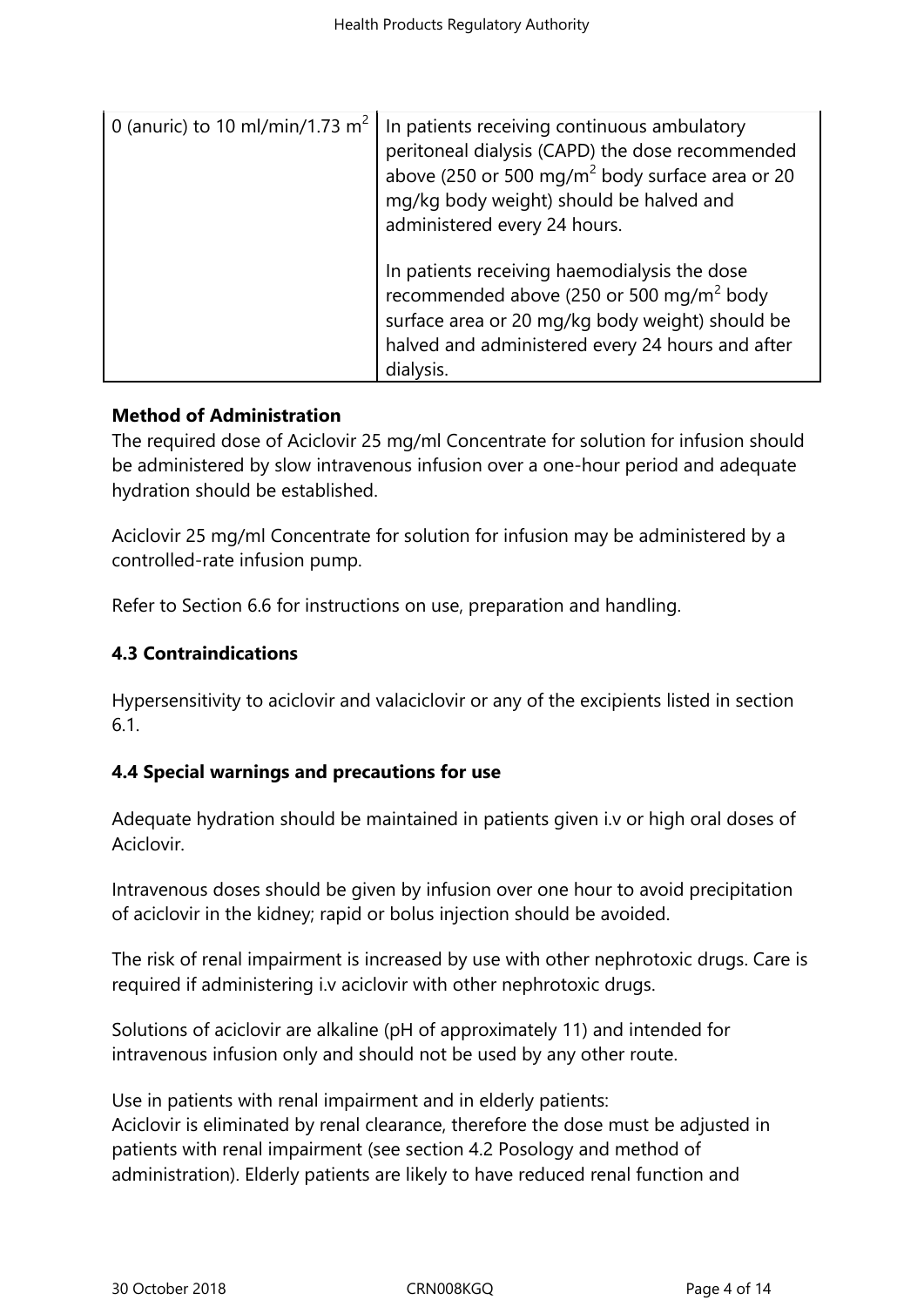therefore the need for dose adjustment must be considered in this group of patients. Both elderly patients and patients with renal impairment are at increased risk of developing neurological side effects and should be closely monitored for evidence of these effects. In the reported cases, these reactions were generally reversible on discontinuation of treatment (see section 4.8 Undesirable effects). Prolonged or repeated courses of aciclovir in severely immune-compromised individuals may result in the selection of virus strains with reduced sensitivity, which may not respond to continued aciclovir treatment (see section 5.1).

In patients receiving Aciclovir 25 mg/ml concentrate for solution for infusion at higher doses (e.g. for herpes encephalitis) specific care regarding renal function should be taken, particularly when patients are dehydrated or have any renal impairment.

Aciclovir should not be administered by mouth. Product contains sodium (26mg, approx. 1,13mmol). To be taken into consideration by patients on a controlled sodium diet.

Aciclovir 25 mg/ml concentrate for solution for infusion contains no antimicrobial preservative. dilution should therefore be carried out under full aseptic conditions immediately before use and any unused solution discarded. diluted solutions should not be refrigerated.

Other warnings and precautions The labels shall contain the following statements: For intravenous infusion only Keep out of the reach and sight of children Store below 25°C Prepare immediately prior to use Discard unused solution This medicinal product contains 0.116 mmol (or 2.67 mg) sodium per ml, 1.16 mmol (or 26.7 mg) sodium per 10 ml vial & 2.32 mmol (or 53.4 mg) sodium per 20 ml vial. This has to be taken into consideration for patients on a controlled sodium diet.

# **4.5 Interaction with other medicinal products and other forms of interactions**

Aciclovir is eliminated primarily unchanged in the urine via active renal tubular secretion. Any drugs administered concurrently that compete with this mechanism may increase aciclovir plasma concentrations. Probenecid and cimetidine increase the AUC of aciclovir by this mechanism and reduce aciclovir renal clearance. However no dosage adjustment is necessary because of the wide therapeutic index of aciclovir.

In patients receiving intravenous Aciclovir caution is required during concurrent administration with drugs which compete with aciclovir for elimination, because of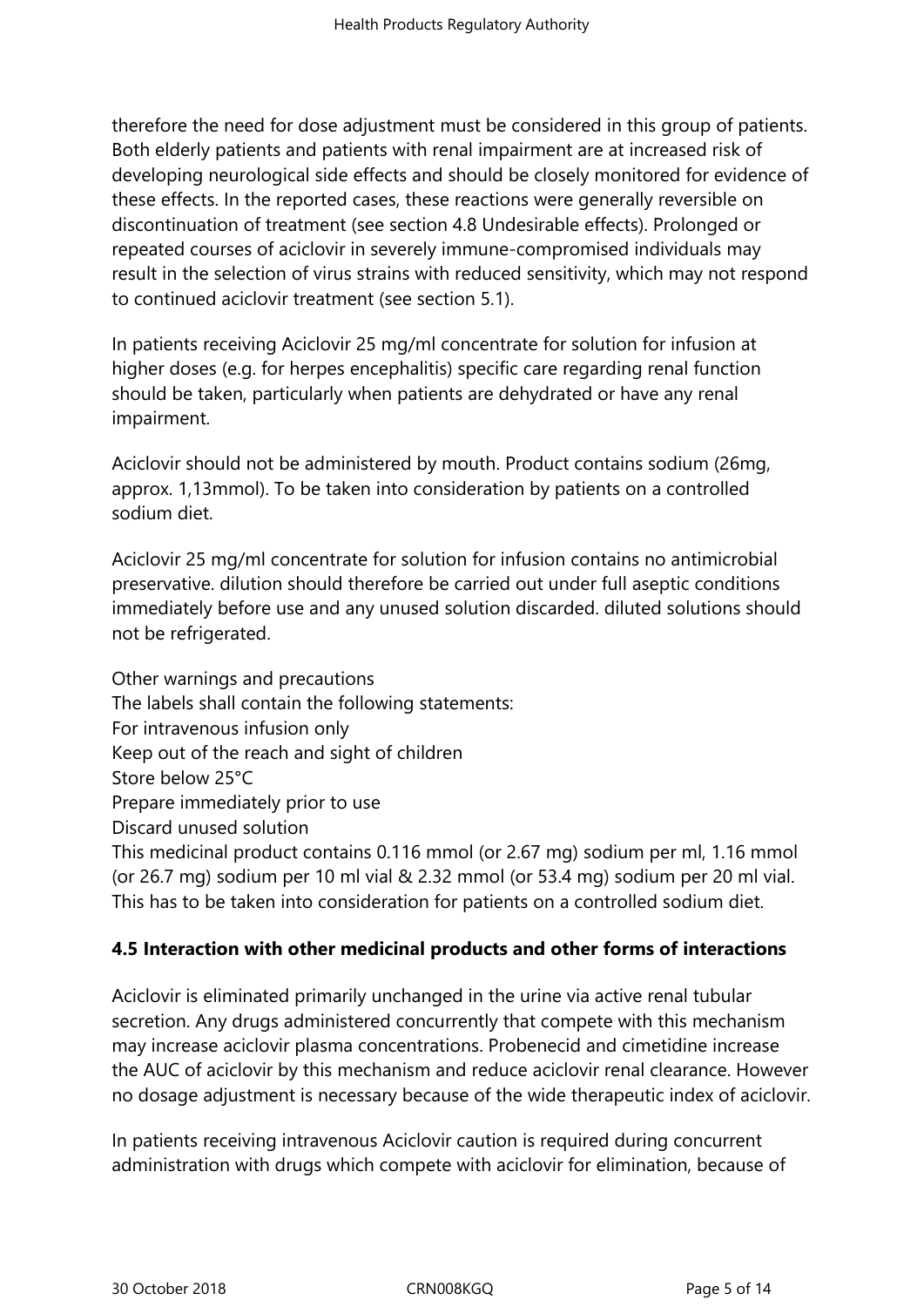the potential for increased plasma levels of one or both drugs or their metabolites. Increases in plasma AUCs of aciclovir and of the inactive metabolite of mycophenolate mofetil, an immunosuppressant agent used in transplant patients, have been shown when the drugs are coadministered.

If **lithium** is administered concurrently with high dose aciclovir IV, the lithium serum concentration should be closely monitored because of the risk of lithium toxicity.

Care is also required (with monitoring changes in renal function) if administering Aciclovir 25 mg/ml Concentrate for solution for infusion with drugs which affect other aspects of renal physiology (e,g, cyclosporine, tacrolimus).

An experimental study on five male subjects indicates that concomitant therapy with aciclovir increases AUC of totally administered theophylline with approximately 50%. It is recommended to measure plasma concentrations during concomitant therapy with aciclovir.

# **4.6 Fertility, pregnancy and lactation**

## Pregnancy:

A post-marketing aciclovir pregnancy registry has documented pregnancy outcomes in women exposed to any formulation of Aciclovir 25 mg/ml Concentrate for solution for infusion. The registry findings have not shown an increase in the number of birth defects amongst Aciclovir 25 mg/ml Concentrate for solution for infusion exposed subjects compared to with the general population, and any birth defects showed no uniqueness or consistent pattern to suggest a common cause. Systemic administration of aciclovir in internationally accepted standard tests did not produce embryotoxic or teratogenic effects in rabbits, rats or mice. In a non-standard test in rats, foetal abnormalities were observed but only following such high subcutaneous doses that maternal texicity was produced. The clinical relevance of these findings is uncertain.

Caution should therefore be exercised by balancing the potential benefits of treatment against any possible hazard. Findings from reproduction toxicology studies are included in Section 5.3.

## Breast-feeding:

Following oral administration of 200 mg five times a day, aciclovir has been detected in human breast milk at concentrations ranging from 0.6 to 4.1 times the corresponding plasma levels. These levels would potentially expose nursing infants to aciclovir dosages of up to 0.3 mg/kg body weight/day. Caution is therefore advised if Aciclovir 25 mg/ml concentrate for solution for infusion is to be administered to a nursing woman.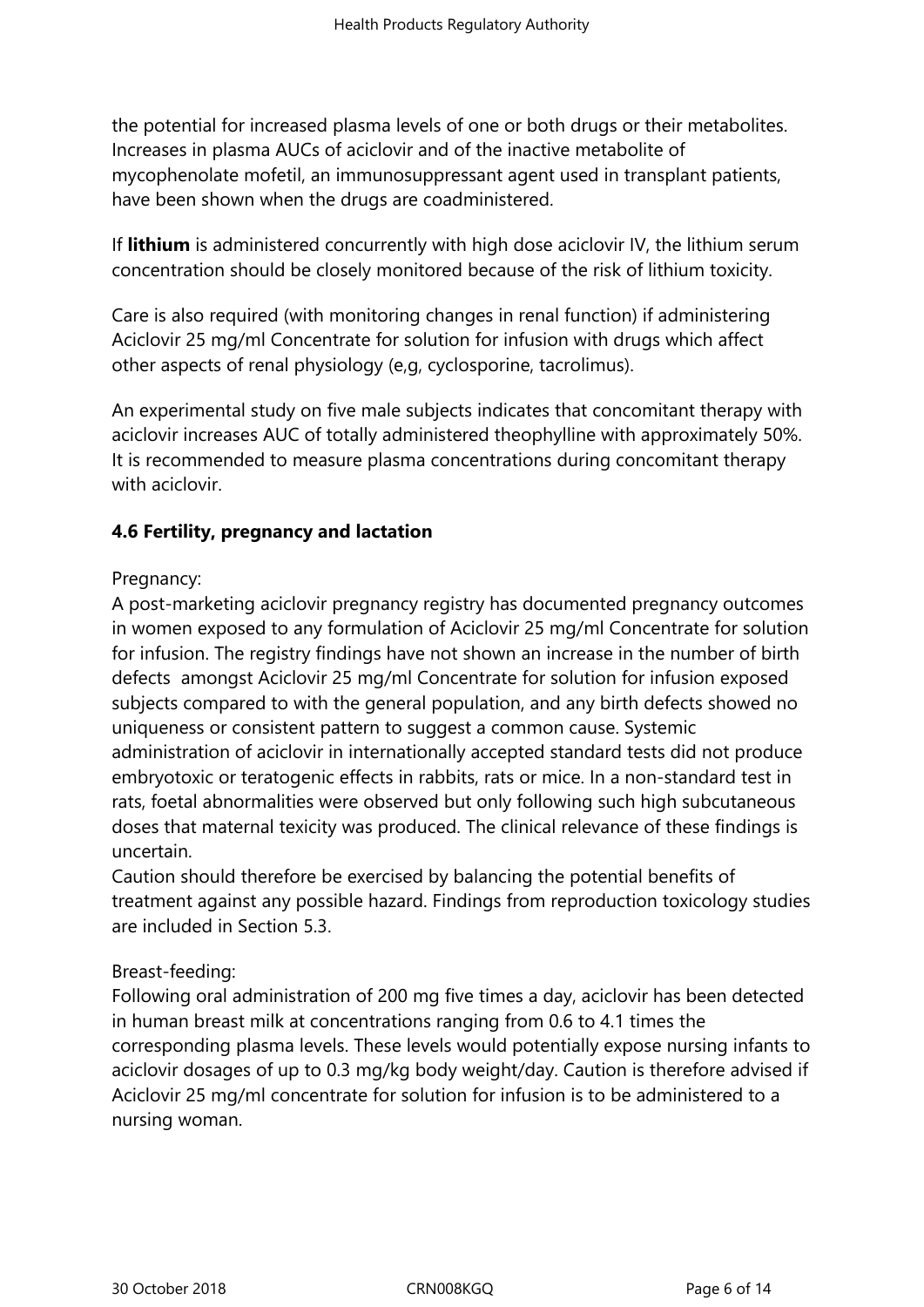Fertility:

There is no information on the effect of aciclovir on human female fertility. In a study of 20 male patients with normal sperm count, oral aciclovir administered at doses of up to 1g per day for up to six months has been shown to have no clinically significant effect on sperm count, motility or morphology.

See clinical studies in section 5.2

# **4.7 Effects on ability to drive and use machines**

Aciclovir i.v. for infusion is generally used in an in-patient hospital population and information on ability to drive and operate machinery is not usually relevant. There have been no studies to investigate the effect of aciclovir on driving performance or the ability to operate machinery.

# **4.8 Undesirable effects**

The frequency categories associated with the adverse events below are estimates. For most events, suitable data for estimating incidence were not available. In addition, adverse events may vary in their incidence depending on the indication. The following convention has been used for the classification of undesirable effects in terms of frequency:- Very common ( $\geq$ 1/10), common ( $\geq$ 1/100 and <1/10), uncommon (≥1/1,000 and <1/100),rare (≥1/10,000 and <1/1,000), very rare  $(<1/10,000)$ .

Blood and lymphatic system disorders Uncommon: decrease in haematological indices (anemia, thrombocytopenia, leukopenia).

Immune system disorders: Very rare: anaphylaxis

Psychiatric and nervous system disorders: Very rare: headache, dizziness, agitation, confusion, tremor, ataxia, dysarthria, hallucinations, psychotic symptoms, convulsions,somnolence encephalopathy, coma.

The above events are generally reversible and usually reported in patients with renal impairment or with other predisposing factors (see 4.4 Special warnings and precautions for use).

Vascular disorders: Common: phlebitis

Respiratory, thoracic and mediastinal disorders: Very rare: dyspnoea.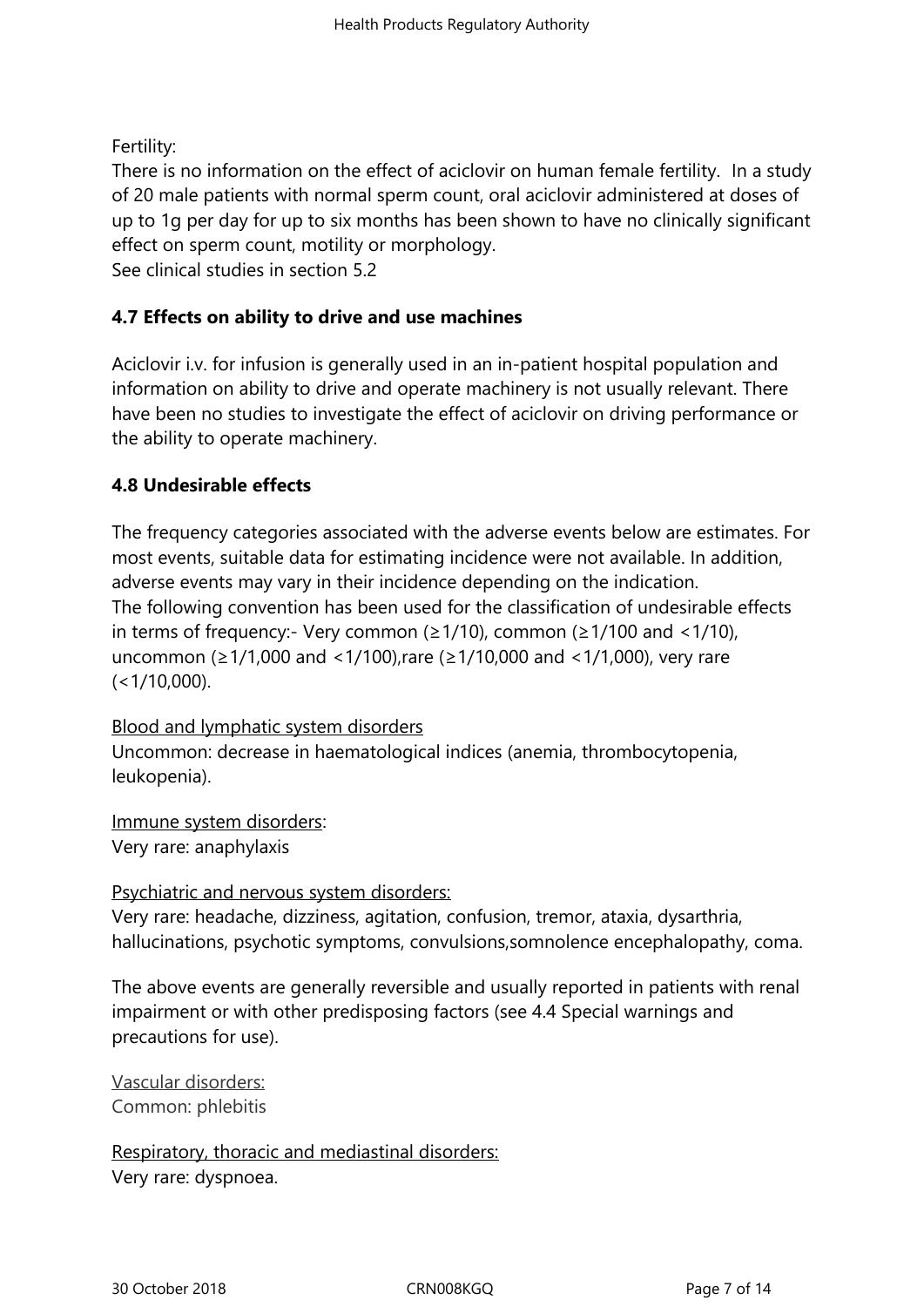## Gastrointestinal Disorders:

Common: nausea, vomiting. Very rare: diarrhea, abdominal pain.

## Hepatobiliarydisorders:

Common: reversible increases in liver-related enzymes. Very rare: reversible increases in bilirubin, jaundice, hepatitis.

## Skin and subcutaneous tissue disorders:

Common: pruritus, urticaria, rashes (including photosensitivity) Very rare: angioedema

## Renal and urinary disorders:

Common: Increases in blood urea and creatinine .

Rapid increases in blood urea and creatinine levels are believed to be related to the peak plasma levels and the state of hydration of the patient. To avoid this effect the drug should not be given as an intravenous bolus injection but by slow infusion over a one hour period.

Very rare: renal impairment, acute renal failure and renal pain.

Adequate hydration should be maintained. Renal impairment usually responds rapidly to the rehydration of the patient and / or dosage reduction or withdrawal of the drug.Progression to acute renal failure however, can occur in exceptional cases.

Renal pain may be associated with renal failure and crystalluria.

### General disorders and administration site conditions:

Very rare: fatigue, fever, local inflammatory reactions

Severe local inflammatory reactions sometimes leading to breakdown of the skin have occurred when Aciclovir 25 mg/ml Concentrate for solution for infusion has been inadvertently infused in to extra cellular tissues.

# **Reporting of suspected adverse reactions**

Reporting suspected adverse reactions after authorisation of the medicinal product is important. It allows continued monitoring of the benefit/risk balance of the medicinal product. Healthcare professionals are asked to report any suspected adverse reactions via HPRA Pharmacovigilance, Earlsfort Terrace, IRL - Dublin 2; Tel: +353 1 6764971 FREE; Fax: +353 1 6762517. Website: www.hpra.ie; E-mail: medsafety@hpra.ie.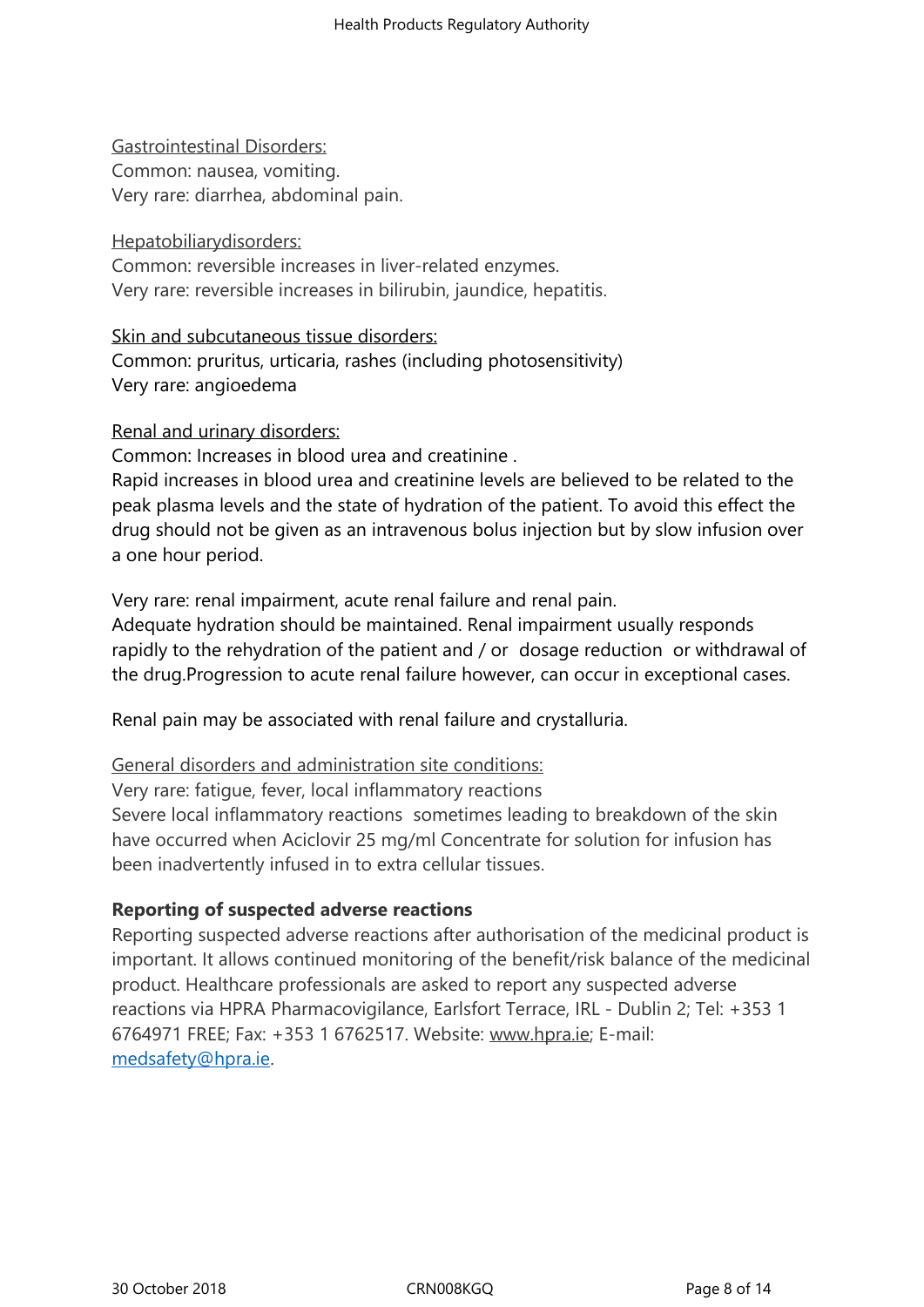# **4.9 Overdose**

## **Toxicity and treatment of overdosage**

Overdosage of intravenenous aciclovir has resulted in elevations of serum creatinine, blood urea nitrogen and subsequent renal failure. Neurological effects including confusion, hallucinations, agitation, seizures and coma have been described in association with overdosage.

Patients should be observed closely for signs of toxicity. Haemodialysis significantly enhances the removal of aciclovir from the blood and may, therefore, be considered an option in the management of overdose of this drug.

# **5 PHARMACOLOGICAL PROPERTIES**

# **5.1 Pharmacodynamic properties**

Pharmacotherapeutic group: Direct acting Antivirals, nucleosides and nucleotidesexcludingreverse transcriptaseinhibitors ATC Code: J05A B01.

Aciclovir is a synthetic purine nucleoside analogue with in vitro and in vivo inhibitory activity against human Herpes viruses, including Herpes simplex virus types 1 and 2 and Varicella zoster virus (VZV), Epstein Barr virus (EBV) and Cytomegalovirus (CMV). In cell culture aciclovir has the greatest antiviral activity against HSV-1, followed (in decreasing order of potency) by HSV-2, VZV, EBV, and CMV.

The inhibitory activity of aciclovir for HSV-1, HSV-2, VZV and EBV is highly selective. The enzyme thymidine kinase (TK) of normal, uninfected cells does not use aciclovir effectively as a substrate, hence toxicity to mammalian host cells is low; however, TK encoded by HSV,VZV and EBV converts aciclovir to aciclovir monophosphate, a nucleoside analogue, which is further converted to the diphosphate and finally to the triphosphate by cellular enzymes. Aciclovir triphosphate interferes with the viral DNA polymerase and inhibits viral DNA replication with resultant chain termination following its incorporation in to the viral DNA.

## Mechanism of Resistance:

Resistance to aciclovir is rare, but is more common in patients on chronic antiviral prophylaxis (transplant recipients, people with acquired immunodeficiency syndrome due to HIV infection). Mechanisms of resistance in HSV include deficient viral thymidine kinase; and mutations to viral thymidine kinase and/or DNA polymerase, altering substrate sensitivity. Acyclovir has also shown cross-resistance with valacyclovir and famcyclovir.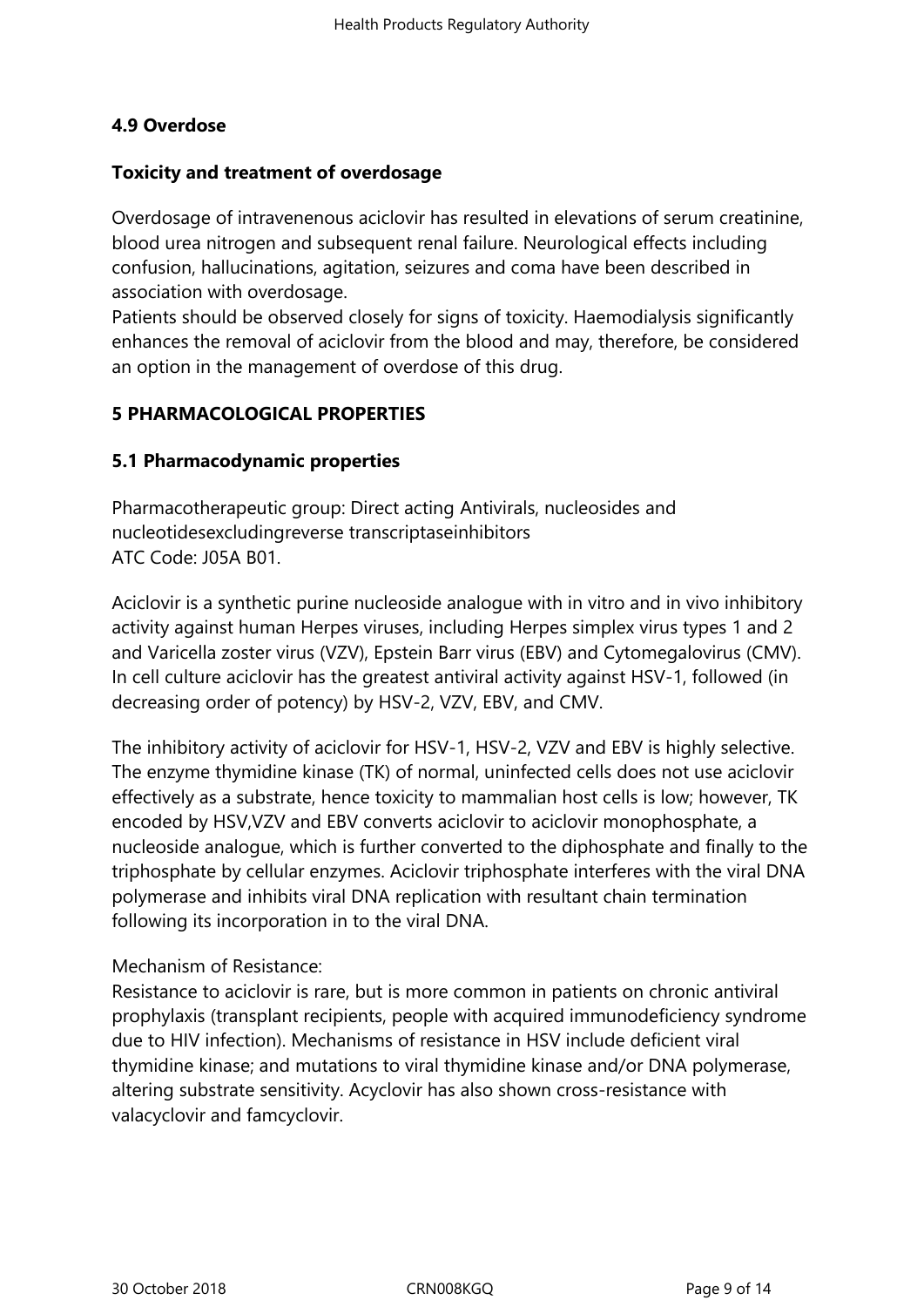# **5.2 Pharmacokinetic properties**

In adults, the terminal plasma half-life of aciclovir after administration of Aciclovir 25 mg/ml Concentrate for solution for infusion is about 2.9 hours.

Absorption:

In adults, mean steady state peak  $(C^{ss}$ max) plasma concentrations following a one-hour infusion were;

|                                                                                     | 2.5 mg/kg   5 mg/kg   10 mg/kg            |                            |              |
|-------------------------------------------------------------------------------------|-------------------------------------------|----------------------------|--------------|
| $\int$ C <sup>ss</sup> max in umol or in ( $\mu$ g/ml)                              | 22.7 (5.1) $\vert$ 43.6 (9.8)   92 (20.7) |                            |              |
|                                                                                     |                                           | 43.6 $(9.8)$   92 $(20.7)$ |              |
| $\vert$ C <sup>ss</sup> min, after 7 hours, in µmol or in (µq/ml) $\vert$ 2.2 (0.5) |                                           | 3.1(0.7)                   | 10.2(2.3)    |
|                                                                                     |                                           | 3.1(0.7)                   | 10.2 $(2.3)$ |

In children over 1 year of age similar mean peak ( $C^{ss}$ max) and trough ( $C^{ss}$ min) levels were observed when a dose of 250 mg/m<sup>2</sup> was substituted for 5 mg/kg and a dose of 500 mg/m<sup>2</sup> was substituted for 10 mg/kg. In neonates (0 to 3 months of age) treated with doses of 10 mg/kg administered by infusion over a one-hour period every 8 hours the  $C^{ss}$  max was found to be 61.2 micromolar (13.8 microgram/ml) and the  $C^{ss}$ min to be 10.1 micromolar (2.3 microgram/ml). A separate group of neonates treated with 15 mg/kg every 8 hours showed approximate dose proportional increases, with a Cmax of 83.5 micromolar (18.8 microgram/ml) and Cmin of 14.1 micromolar (3.2 microgram/ml).

When aciclovir is given one hour after 1 gram of probenecid, the terminal half-life and the area under the plasma concentration time curve, are extended by 18% and 40% respectively.

In a clinical study in which morbidly obese female patients ( $n=7$ ) were dosed with intravenous aciclovir based on their actual body weight, plasma concentrations were found to be approximately twice that of normal weight patients (n=5), consistent with the difference in body weight between the two groups.

Distribution:

Plasma protein binding is relatively low (9 to 33%) and drug interactions involving binding site displacement are not anticipated.

Cerebrospinal fluid levels are approximately 50% of corresponding plasma levels.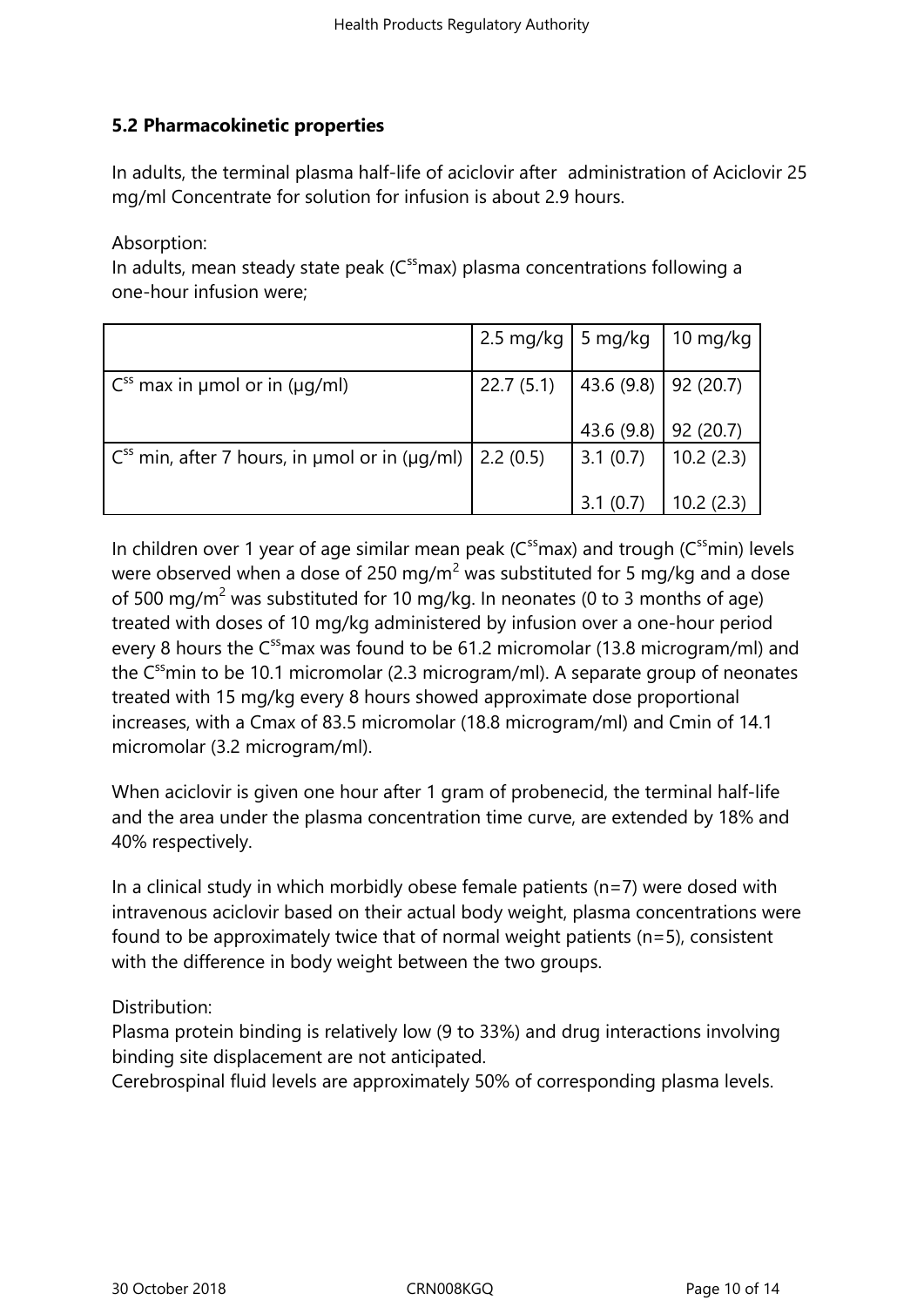# Biotransformation:

The terminal plasma half-life in these patients was 3.8 hours. In the elderly, total body clearance falls with increasing age and is associated with decreases in creatinine clearance although there is little change in the terminal plasma half-life.

## Elimination:

Most of the drug is excreted unchanged by the kidney. Renal clearance of aciclovir is substantially greater than creatinine clearance, indicating that tubular secretion, in addition to glomerular filtration, contributes to the renal elimination of the drug. 9-carboxymethoxymethylguanine is the only significant metabolite of aciclovir and accounts for 10 to 15% of the dose excreted in the urine.

## **Renal Impairment:**

In patients with chronic renal failure the mean terminal half-life was found to be 19.5 hours . The mean aciclovir half-life during haemodialysis was 5.7 hours. Plasma aciclovir levels dropped approximately 60% during dialysis.

# **5.3 Preclinical safety data**

Mutagenicity:- The results of a wide range of mutagenicity tests in vitro and in vivo indicate that aciclovir is unlikely to pose a genetic risk to man.

Carcinogenicity:- Aciclovir was not found to be carcinogenic in long-term studies in the rat and the mouse.

Teratogenicity:- Systemic administration of aciclovir in internationally accepted standard tests did not produce embryotoxic or teratogenic effects in rabbits, rats or mice.

In a non-standard test in rats, foetal abnormalities were observed but only following such high subcutaneous doses that maternal toxicity was produced. The clinical relevance of these findings is uncertain.

Fertility:- Largely reversible adverse effects on spermatogenesis in association with overall toxicity in rats and dogs have been reported only at doses of aciclovir greatly in excess of those employed therapeutically. Two-generation studies in mice did not reveal any effect of aciclovir on fertility.

# **6 PHARMACEUTICAL PARTICULARS**

# **6.1 List of excipients**

Water for injections Sodium hydroxide (for pH adjustment)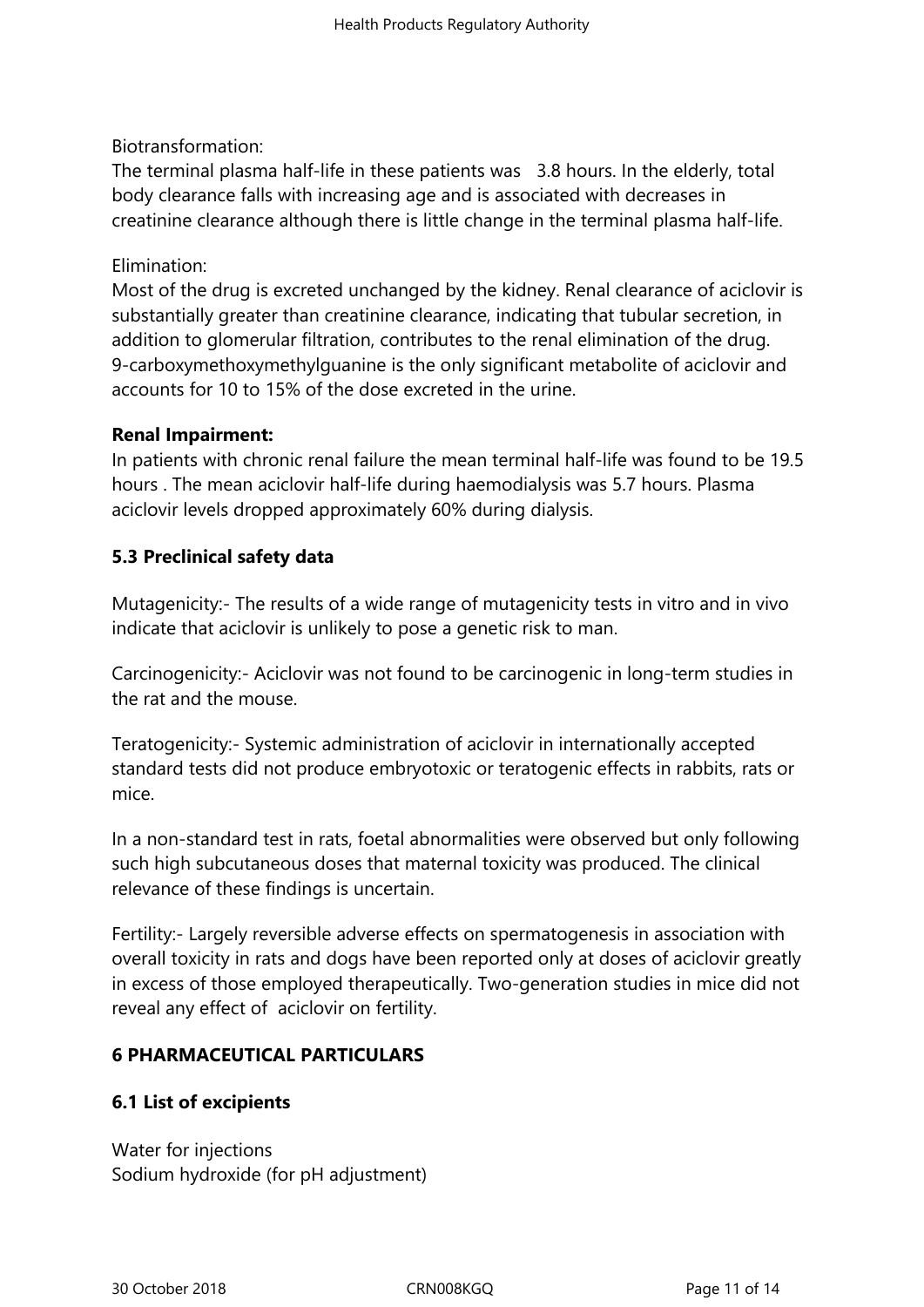Hydrochloric acid (for pH adjustment)

# **6.2 Incompatibilities**

None known.

# **6.3 Shelf life**

Unopened: 24 months.

After dilution: Chemical and physical in-use stability has been demonstrated for 12 hours at 25°C.

From a microbiological point of view the product should be used immediately. If not used immediately, in-use storage times and conditions prior to use are the responsibility of the user.

# **6.4 Special precautions for storage**

Keep this medicine out of the sight and reach of children

Do not store this medicine above 25°C. Do not refrigerate. Store in the original carton in order to protect from light.

# **6.5 Nature and contents of container**

Glass vials closed with Teflon coated rubber stopper and flip-off seal.

5, 10 and 20 x 10ml 5, 10 and 20 x 20ml

Not all pack sizes may be marketed.

# **6.6 Special precautions for disposal and other handling**

Refrigeration is not recommended as precipitation may occur.

Administration:

The required dose of Aciclovir 25 mg/ml concentrate for solution for infusion should be administered by slow intravenous infusion over a one hour period.

Aciclovir product can be diluted to give an aciclovir concentration of not greater than 5 mg/ml (0.5% w/v) for administration by infusion:

Add the required volume of Aciclovir product to the chosen infusion solution, as recommended below, and shake well to ensure adequate mixing occurs.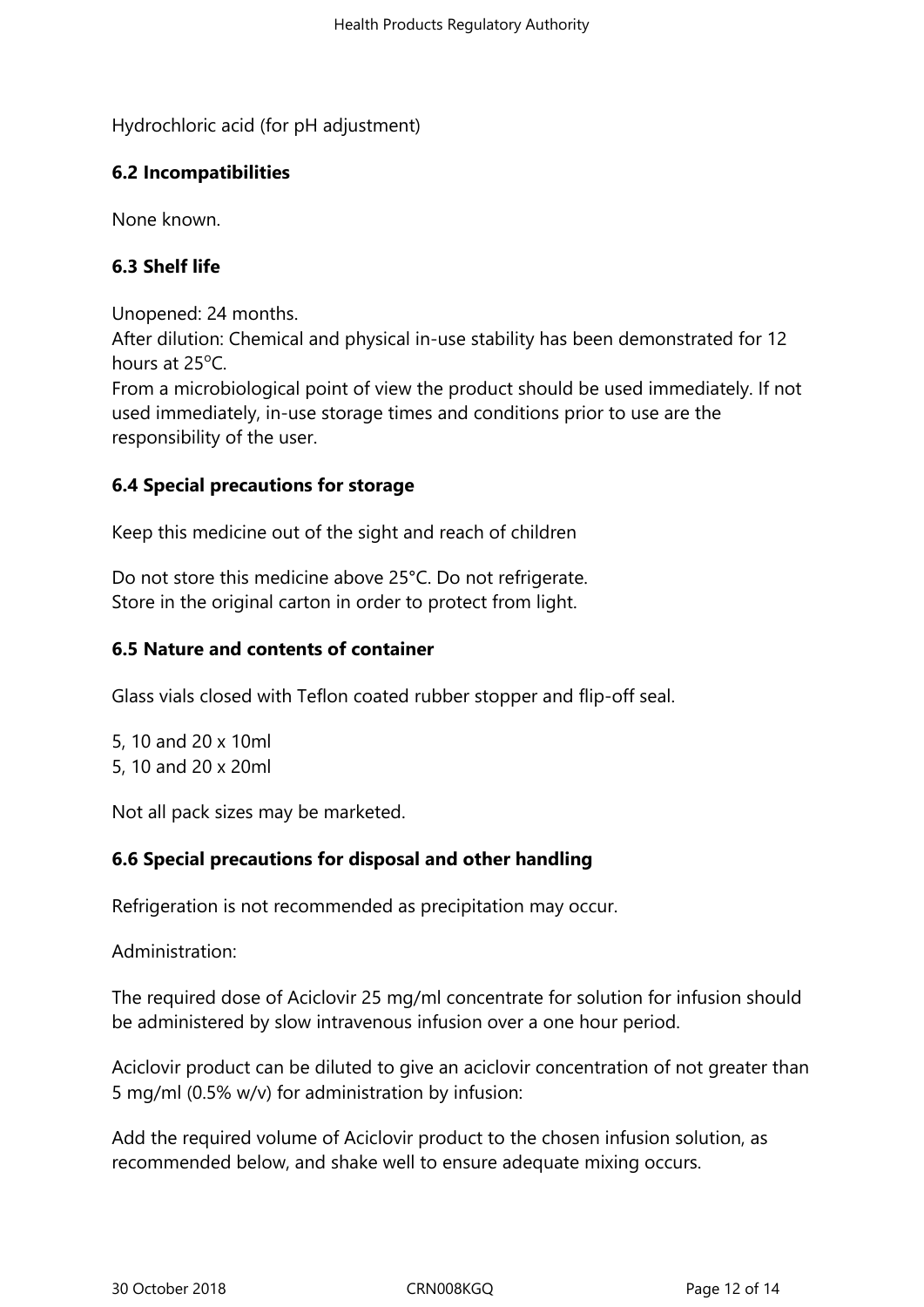For adults, it is recommended that infusion bags containing 100 ml of infusion fluid are used, even when this would give an aciclovir concentration substantially below 0.5% w/v. Thus one 100 ml infusion bag may be used for any dose between 250 mg and 500 mg aciclovir but a second bag must be used for any doses between 500 and 1000 mg. Aciclovir 25 mg/ml Concentrate for solution for infusion should not be diluted to a concentration greater than 5 mg/ml (0.5%w/v) for administration by infusion. After addition of Aciclovir 25 mg/ml Concentrate for solution for infusion to an infusion solution, the mixture should be shaken to ensure thorough mixing.

For children and neonates, where it is advisable to keep the volume of infusion fluid to a minimum, it is recommended that dilution is on the basis of 4 ml of solution (100 mg aciclovir) added to 20 ml of infusion fluid.

When diluted in accordance with the recommended schedules, Aciclovir 25 mg/ml Concentrate for solution for infusion is known to be compatible with the following infusion fluids and stable for up to 12 hours at room temperature (15<sup>0</sup>C to 25<sup>0</sup>C):

Sodium Chloride Intravenous Infusion BP (0.45% w/v and 0.9% w/v) Sodium Chloride (0.18% w/v) and Glucose (4% w/v) Intravenous Infusion BP;

Sodium Chloride (0.45% w/v) and Glucose (2.5% w/v) Intravenous Infusion BP; Compound Sodium Lactate Intravenous Infusion (Hartmann's Solution).

Dilutions of Aciclovir in the above mentioned diluents have been demonstrated to be stable in Non polyvinyl chloride (Non-PVC) infusion bags.

Since no antimicrobial preservative is included, reconstitution and dilution must be carried out under full aseptic conditions, immediately before use, and any unused solution discarded.

Should any visible turbidity or crystallisation appear in the solution before or during infusion, the preparation should be discarded.

# **7 MARKETING AUTHORISATION HOLDER**

Baxter Holding B.V. Kobaltweg 49 3542CE Utrecht Netherlands

## **8 MARKETING AUTHORISATION NUMBER**

PA2299/041/001